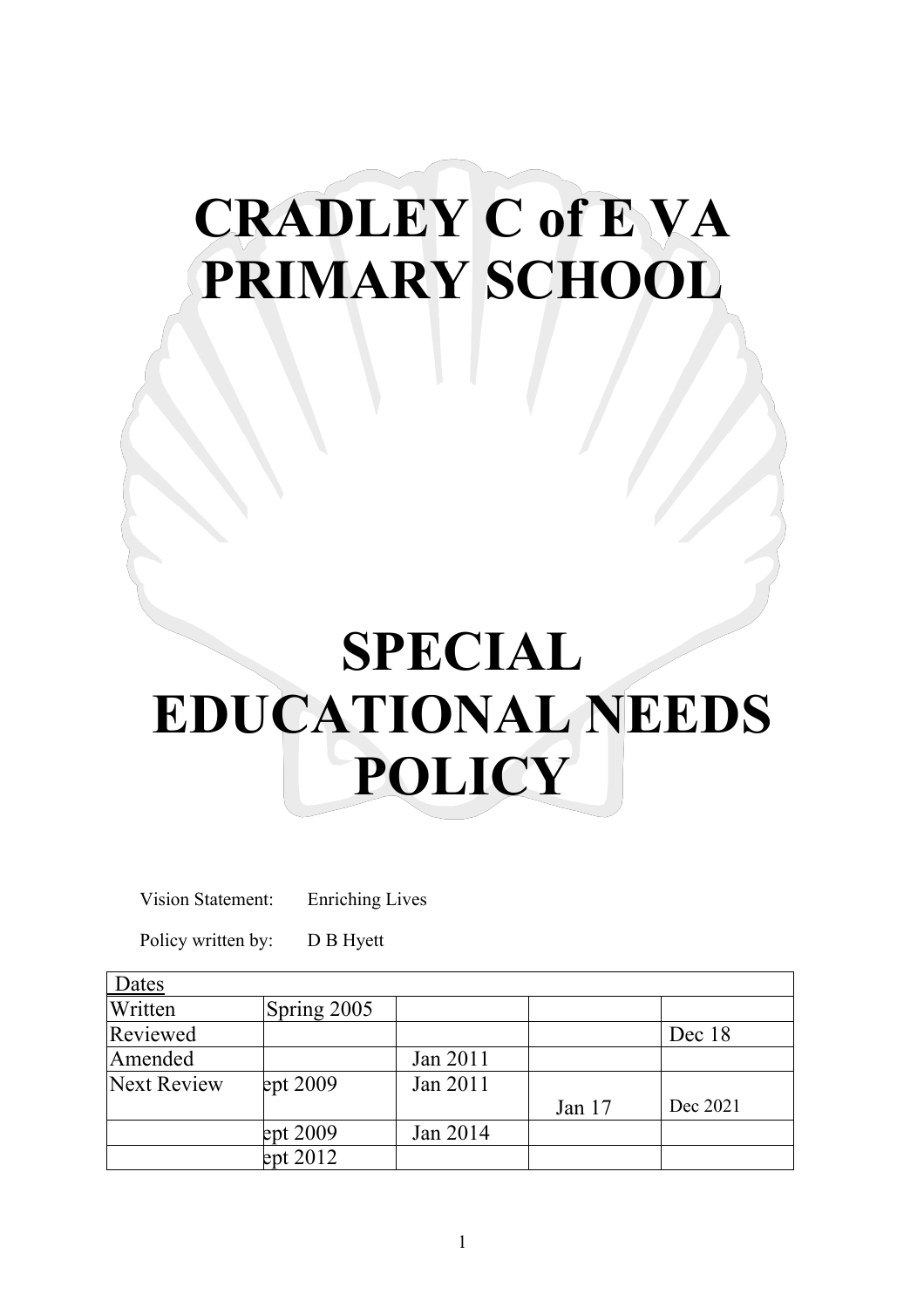# **CRADLEYC OF E VA PRIMARY SCHOOL**

### **POLICY FOR SPECIAL EDUCATIONAL NEEDS AND DISABILITY**

#### Teach a child how he should live and he will remember it all his life. Proverbs 22:6

#### 1, **Rationale**

1.1, All children at School have the right to a broad and balanced curriculum so that they enjoy the opportunity to acquire the skills they need for a full contribution to the life of their local community and play a positive role in the wider environment. This education will be provided for all children inclusively, so that they may be educated in mainstream, regardless of learning or emotional difficulties, behaviour, or disability, in line with our school's Christian Values of compassion, love and justice.

#### **2, Definition of Special Educational Needs**

2.1, A minority of children have particular barriers to their learning greater than the majority of children of the same age. There are a minority of children who are of higher than average ability. At Cradley, we seek to extend all these children and enrich the opportunities they have. We do this in collaboration with other schools in the cluster and pyramid to offer as many rich opportunities as possible. Children may have special educational needs either throughout, or at any time during their school career.

#### 3, **Definition of Disability.**

3.1, The definition of Disability in the Disability Discrimination Act October 2004 states "a person has a disability if he or she has a physical or mental impairment that has a substantial and long term adverse effect on his or her ability to carry out normal day to day activities. Most disabled children will also have special educational needs although a minority will not".

#### 4, **Aims**

- To ensure that the special educational needs of children are identified, assessed and provided for as early as possible.
- To enable all children to have full access to all elements of the school curriculum.
- To co-ordinate and collaborate with appropriate agencies for the fullest provision of educational opportunities available for each child within mainstream education.
- To foster self-esteem and to enable individuals to function as a valued member of a peer group and as a school member.

## 5, **Objectives**

To create an environment that meets the special educational needs of each child and so enables the child to reach their full potential. Progress in achievement to be tracked by reference to the statutory and non-statutory S.A.T. results, at Key Stage 1 and Key Stage 2 and use of Assessing Pupil Progress (APP).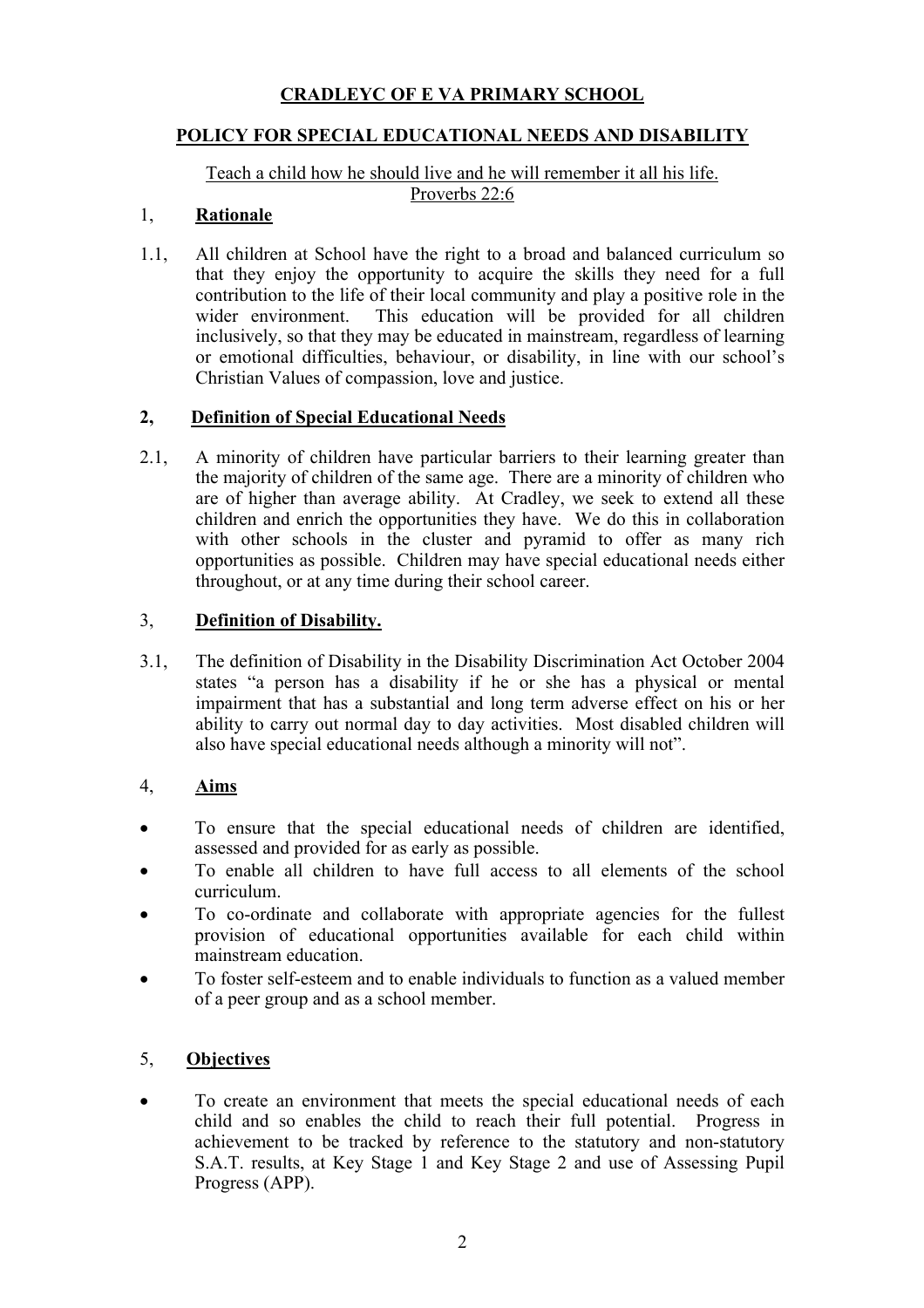• To write, in consultation with the child (where appropriate), parent or guardian, and class teacher an Individual Education Plan (IEP), or an Exceptional Education Plan (EEP) to meet the needs of the child to maximise access to the national curriculum. To make clear the expectations, the responsibilities, and roles of all shareholders in the educational process through an Individual Behaviour Plan (IBP). IEPs, EEPs and Pastoral Support Plans (PSP) to be written and reviewed at least twice annually, one copy to be kept by the class teacher for planning and the class record file, one copy kept in the Special Educational Needs Co-ordinator (SENCo) file and one copy to be sent home for parent or guardian.

## 6, **Educational Inclusion**

- 6.1, The National Curriculum is the starting point for planning, and access to this for children with specific and individual needs will be met by the child's class teacher in consultation with the SENCo and the child's IEP, EEP, IBP or PSP. When planning for these children the teacher will take into account the learning challenges and diverse learning styles which individuals have. The teacher takes into account the requirements of children and makes provision, where necessary, to support individuals or groups of children and so enable them to participate effectively in curriculum and assessment activities.
- 6.2, Through appropriate curriculum provision, we respect the fact that children:
	- Have different educational and behavioural needs and aspirations.
		- Require different strategies for learning.
		- Acquire, assimilate and communicate information at different rates.
		- Need a range of different teaching approaches and experiences.

## 7**, Role of the Class Teacher**

- Identifying and discussing with the SENCo special needs of a child. (See identification and assessment below)
- Providing support for children who need help with communication, language, literacy, or numeracy
- Planning to develop children's understanding through the use of all senses and experiences.
- Planning for children's full participation in learning and in physical and practical activities (considering safety issues).
- Helping children to manage their behaviour and to take part in learning effectively and safely.
- Helping individuals to manage their emotion, particularly trauma or stress, and to take part in learning.

#### 8**, Role of the SENCo**

- 8.1, Generally non-contact time is allocated for the work of the SENCo. During this period, one or more of the following tasks may be pursued.
	- Monitoring and evaluating the day-to-day operation of the policy.
	- Co-ordinating the two tier SEN code of practice within school (school Action and School Action Plus; see below).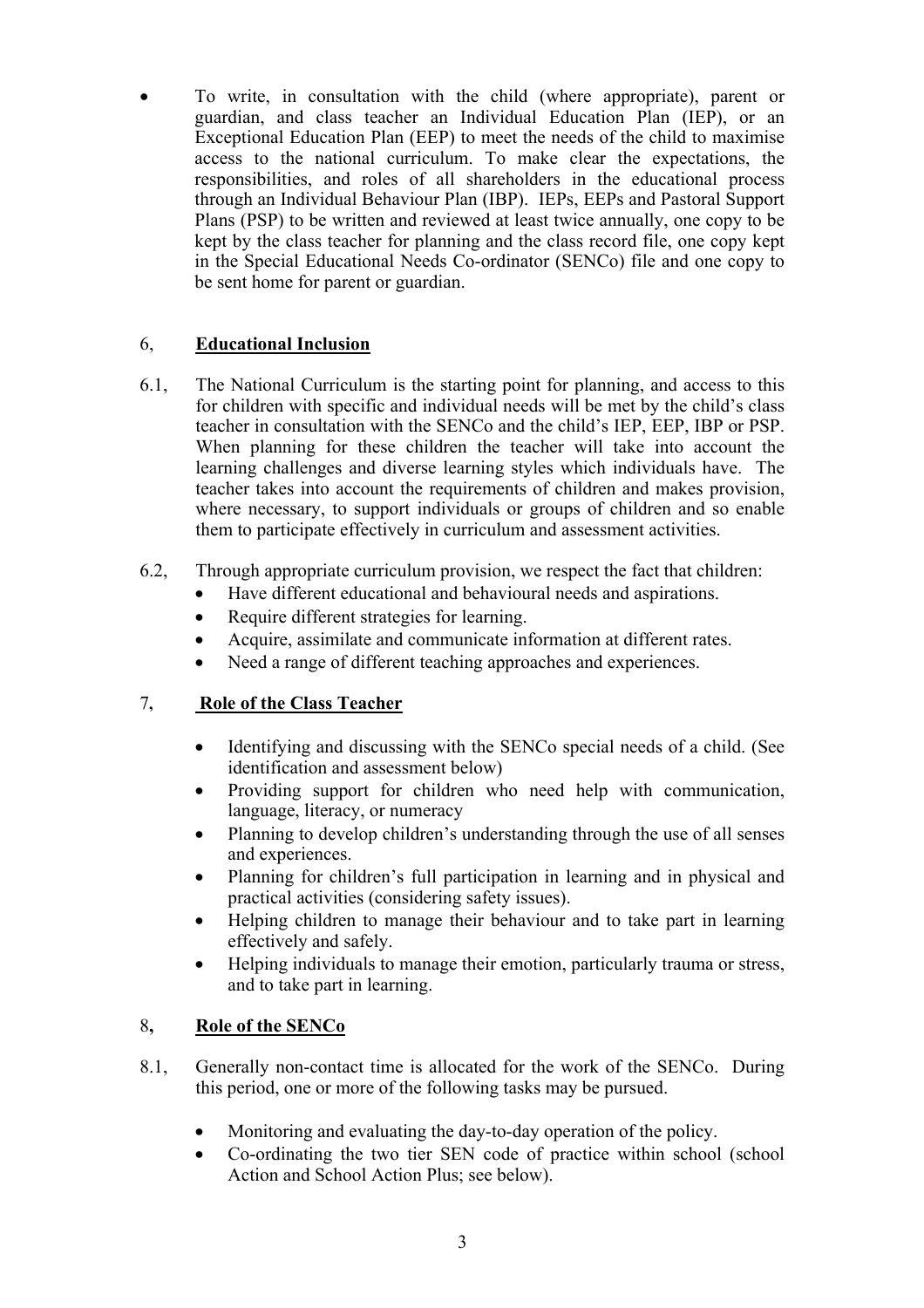- Assessment both informal and formal and for more Teaching Assistant/ Support Assistant (TA/SA) time
- Allocating resources and teaching materials
- Building a SEN register.
- Co-ordinating the child (where appropriate), parent or guardian and class teachers reviews of the IEP's, EEP's IBP's and PSP's.
- Co-ordinating and communicating with all outside agencies for additional provision and support of school of SEN.
- Providing support or means of support for colleagues in SEN provision.
- Overseeing the support assistants' work with children with SEN.
- Working with children on an individual group basis mainly for literacy/numeracy support
- Preparation and write-up of annual reviews of a statement of Special Educational Needs.
- Co-ordinating Early Help. See below.
- Tracking Pupil Premium children. While we recognise that not all Pupil Premium Children are on the SEN register, those which are, are very vulnerable and it is important that their needs are being met.

#### 9, **Role of the Governors**

The governing body will elect a representative who:

- will have responsibility for links with Children's Services and who are responsible for pupils with disabilities.
- will take responsibility and have particular interest in the school's work on behalf of the children with SEN.
- will be responsible for the inclusion of all pupils under the admissions policy regardless of SEN and disability.

#### 10, **Funding for SEN**

- 10.1 The SENCo is responsible for the operation of the specific and agreed resources for special educational needs provision within the school.
- 10.2, The head teacher informs the governing body of how the funding allocation to support special educational needs has been employed.
- 10.3, The head teacher and the SENCo liaise on how to use funds directly related to statements and on resources required when the school is planning for the next School Improvement Plan.

#### 11, **Identification and assessment.**

- 11.1, Using baseline assessment, results from SAT's, reading age results, ongoing classroom assessment and the APPs, class teachers identify as soon as possible any problems children may have and discuss findings with the SENCo and other teaching staff having contact with the child.
- 11.2, The parents or guardians are informed and alerted to the concerns and their help enlisted in active participation at the earliest opportunity either with the class teacher or SENCo.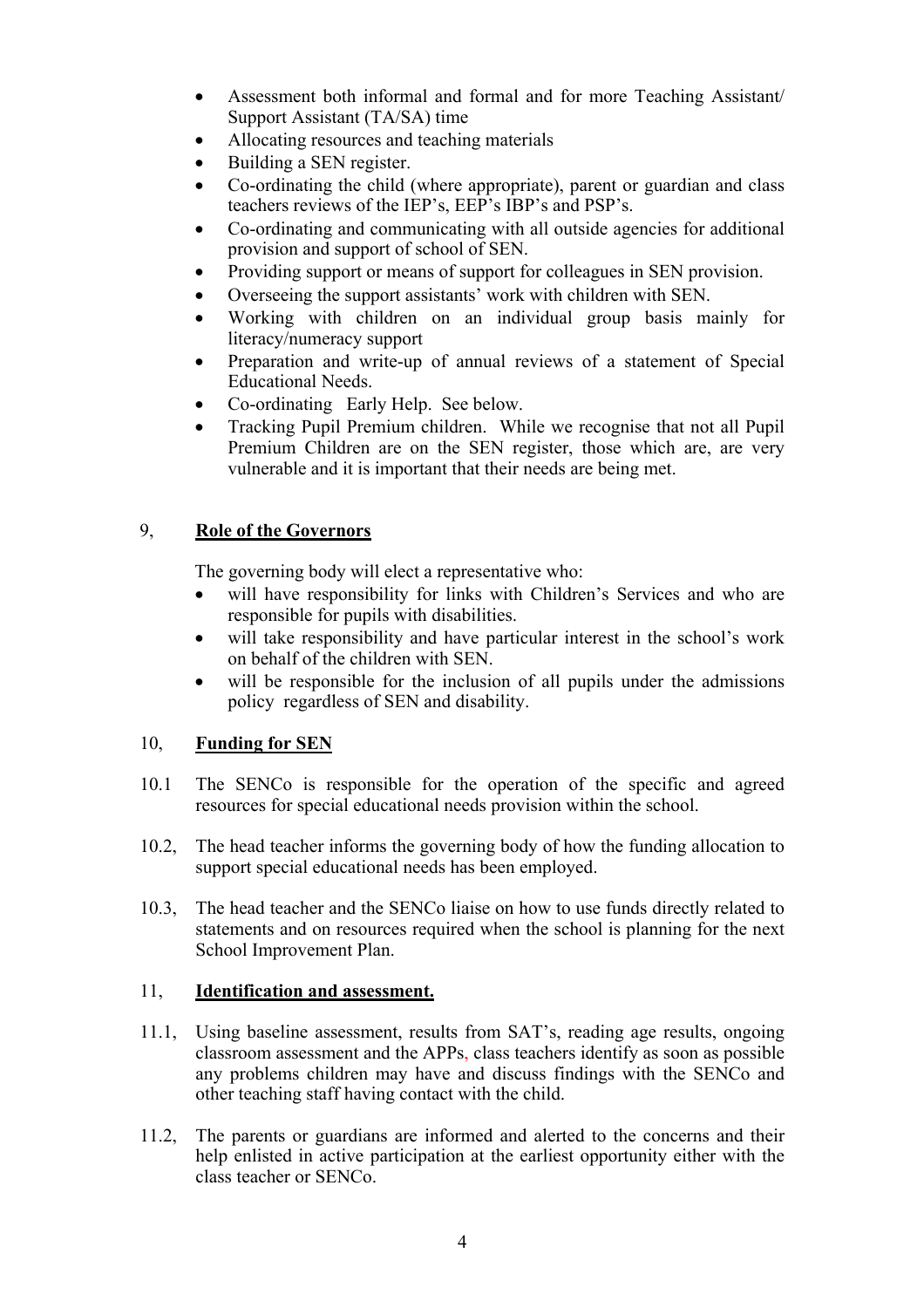11.3, The class teacher and SENCo assess the child's progress in line with the national curriculum and with regard to the performance of the peer group whilst differentiated activities are pursued in line with the normal curriculum of the teaching group. The School has a Monitoring Register updated by the SENCo.

#### 12, **Provision for Special Educational Needs**

12.1, The two staged approach; School Action and School Action Plus followed by statutory assessment, in a minority of cases are outlined.

#### 13, **School Action**

- 13.1, The SENCo will convene a meeting with the child (where appropriate), parent or guardian and class teacher to identify strengths and areas for improvement for the identified child. A copy of the resulting IEP, EEP, IBP or PSP will be given to the parent or guardian, class teacher and for the SENCo file. This will be reviewed at least twice annually against the success criteria to be decided upon before the close of the meeting.
- 13.2, Areas for development included in the IEP, EEP, IBP or PSP will be for the home, (the parent's or guardian's responsibility as outlined in the home-school agreement) and the school, (the class teacher's responsibility). These plans will continue until the review and are in place to aid improvement so that the child's performance meets that of their peer group. Where little or no progress is being made and the success criteria are repeatedly not met, or after a minimum of two consecutive IEPs, EEP, IBPs or PSPs, the child will move to the next stage.

#### 14, **School Action Plus**

- 14.1, Where the success criteria are not met or after the minimum of two IEPs, EEPs, IBPs or PSP's at this level, after consultation with the parent or guardian the SENCo will liaise with outside agencies appropriate to the child's needs for additional support about requests for banded funding and advice for action by the parents or guardians and class teacher.
- 14.2, The outside agencies may be the learning support team, the medical services, the psychological service, the behaviour services, the sensory impairment services, the physical impairment services or any other agency that the SENCo, head teacher and parent or guardian in consultation consider appropriate for the child's progress.
- 14.3, Following assessment and reports from the outside agents the IEP, EEP, IBP or PSP process will continue with due regard to the advice offered.

#### 15, **Early Help**

15.1, With the consent of parents or guardians the school uses the Early Help to enable practitioners to work together more effectively across geographic and organisational boarders when helping a child or young person. It enables authorised, trained practitioners from different sectors to create, store and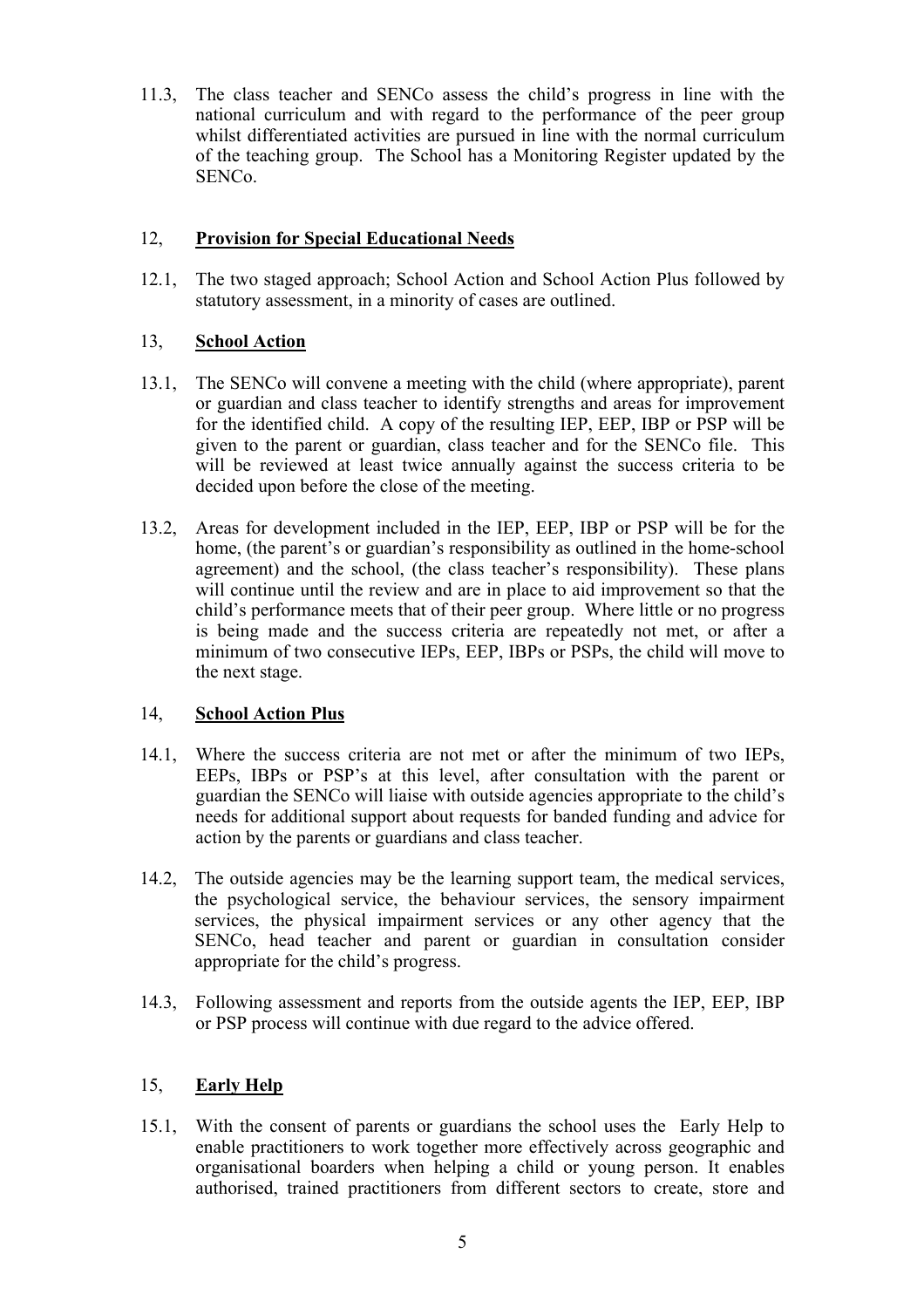facilitate effective sharing of information to support the delivery of services to improve outcomes for children and young people.

## 16, **Banded funding**

- 16.1, The delegated budget includes SEN funding at a base level and a per pupil amount. Where a child continues to make little progress beyond level one or two, then the process of application for additional banded funding may follow where all previous input is monitored and further reports are presented to an assessment panel. A minimum of two further IEPs, EEP, IBP or PSPs, showing significantly less progress than the peer group, are required for this process. Banded funding may be granted by Children's Services. The funds are granted at one of two levels for the more severe cases. These funds may be used at the discretion of the school to best meet the needs of the individual for whom the funding is granted. The SENCo will liaise at all times with the parent or guardian during this process. The child (where appropriate), class teacher and later the support staff are at all times fully consulted during this process and the IEP, EEP, IBP or PSP procedure continues as set out above.
- 16.2, The parent or guardian may at any time ask for an application to be made.
- 16.3, There is a regular review process of the banded funding when the child (where appropriate), parent or guardian, support assistant, class teacher, SENCo, head teacher and Children's Services representative may be invited. In the penultimate year before transfer to secondary school the SENCo of the designated or preferred school is also invited.

## 17, **Statutory Assessment**

17.1, For a minority of children Statutory Assessment may be applied for, either by school or by parents & guardians. With parental consent, the children are assessed by outside agencies to ascertain whether their needs require a statement of Special Educational Needs, usually because their needs are long term and unlikely to change. After the application has been made, the local Authority panel must make their assessments and reach a decision within a set time of 26 weeks. Either the child will be granted a statement or not. If the child receives a statement the school must follow the recommendations and plans of the statement and review the case annually, taking care to invite all interested parties. In the penultimate year before transfer to secondary school the SENCo of the designated or preferred school is also invited to this meeting.

## 18, **Recording and Monitoring**

- 18.1, The SENCo monitors the achievements of children within the system in school. The SENCo liaises with class teachers both informally and more formally for the IEP, EEP, IBP or PSP review process. The teacher writes and distributes the IEPs/EEP/IBPs, and the SENCo tracks this process.
- 18.2, The SENCo and the head teacher hold regular meetings at which the SEN children's needs may be discussed.
- 18.3, The SENCo works regularly with the governor with responsibility for SEN.